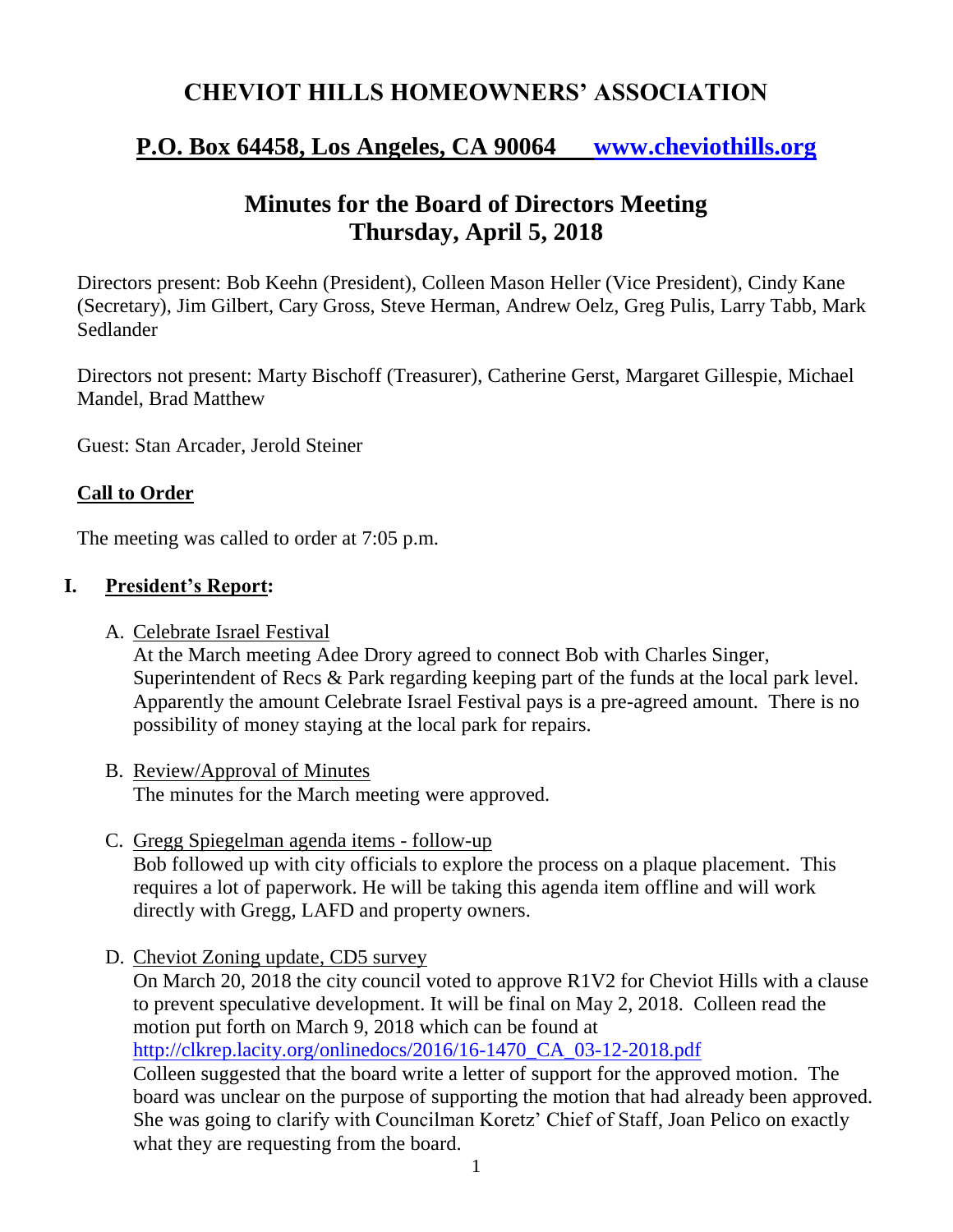### E. APS Status/NDA

Bob forwarded the NDA to Vernon at APS. He wants to make a few changes. Previously Vernon sent Gregg monthly reports. Those stopped being generated months ago. Bob will check with Vernon about restarting those reports.

### F. Bylaws revision update

An updated draft of bylaws was circulated to the board prior to this meeting. There are some unresolved items which will not be ready in time for the upcoming general meeting. The bylaws changes will be pushed to a second general meeting in the latter half of 2018.

#### G. Cheviot Hills Park No update

#### H. Neighborhood crime uptick

Bob relayed that Gregg Spiegelman spoke to the new West Los Angeles LAPD senior lead officer, Chris Baker. He confirmed that there is an uptick in crime. Bob will reach out to Officer Baker about speaking at the general meeting in June.

#### **II. Secretary's Report/Membership:**

Membership currently stands at 300 paid dues however there is a delay in data processing. The 2018 CHHOA Discount Card is now ready.

### **III. Financial Report:**

Marty emailed the March financial report prior to this meeting. He was unable to attend. There was discussion about obtaining the key to the storage facility which houses old HOA documents. Colleen does have a key to the storage unit.

### **IV. Other Business**

A. Landscaping of Medians Update - deferred

- B. Neighborhood Filming: a resident on Gilmerton reported to Bob that they are unhappy with the filming. Bob asked the resident to have the production supervisor contact him the next time the resident believes a project is causing undue inconvenience.
- C. Cheviot Hills Tree Project Bob now has a contact at Tree People. He hopes to reestablish the project's momentum within the next 30-60 days.
- D. Neighborhood Watch/Security

Bob said that we need to obtain the hard copies of NW documents from Gregg Spiegelman. Colleen stated her belief that NW was started by the HOA. We paid for the signs and the meetings. We have lost the institutional memory. She feels that if in fact we elect to revive the program, we need to keep it within the HOA and not look at the database as separate. We need to ensure that the program is staffed and continues. There is an ad hoc group north of Pico. There is confusion if our neighborhood even has a NW program.